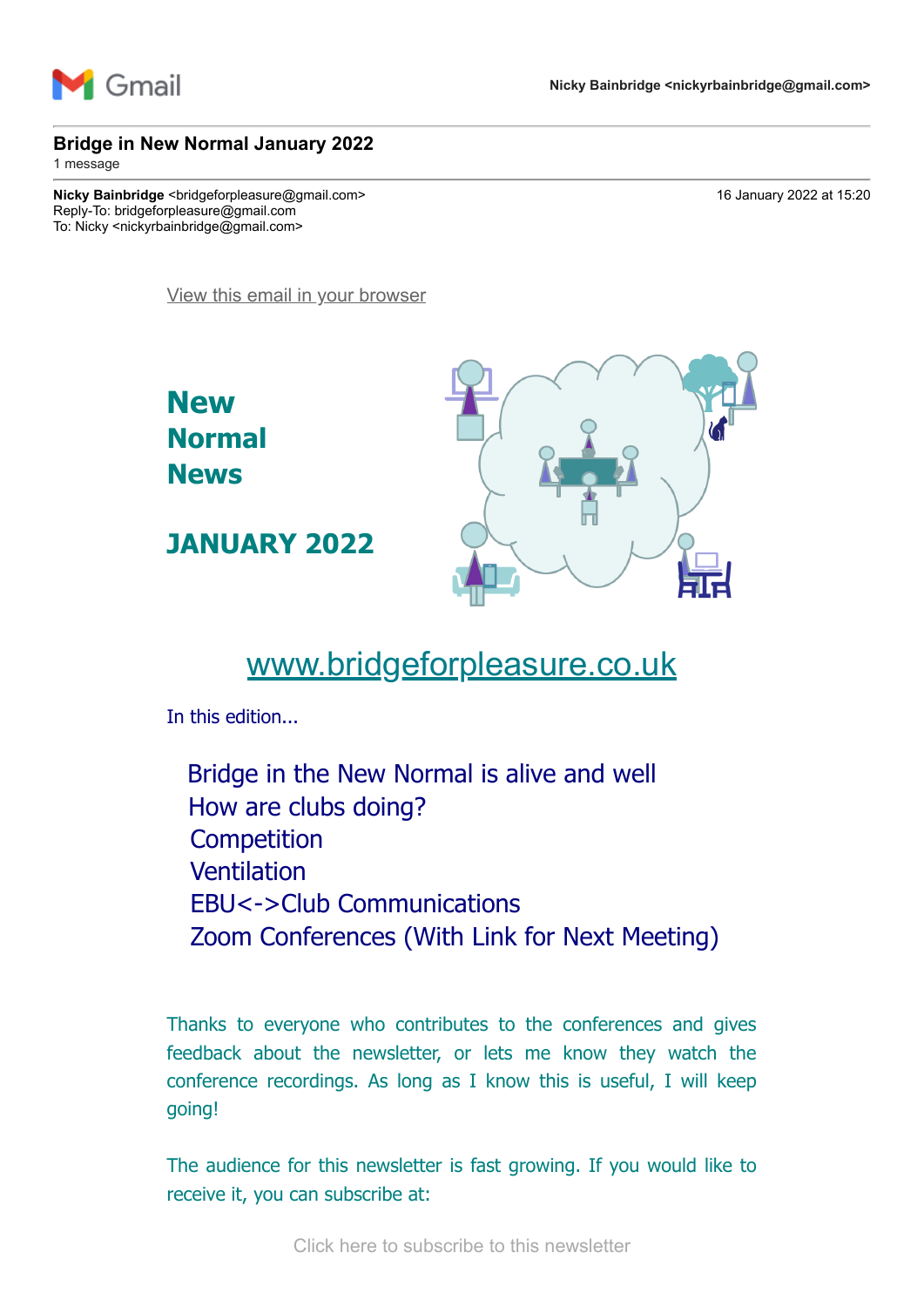# Bridge in the New Normal is alive and well

It's different and still evolving, but thousands of heroic volunteers have kept it going. Here are my personal, particular mentions of 2021....

### Bernard Magee

Bernard has provided free seminars on Mondays that have been very popular, provided interest and stimulus to many players affected by Covid. He established a major subscription service with more seminars, supervised play and opportunities to compete. He has restarted face to face bridge breaks with popular Christmas and New Year breaks.

### Sam Punch

and the University of Stirling BAMSA project hosted and managed the International Online Bridge Conference in June. This gave insights into many aspects of bridge, with input from players, organisers and academics across the globe. A chance to learn, to share and to be reminded in the midst of isolation that the bridge community is huge and impressive.

#### Jane Makenzie

took over the chair at Kenilworth Bridge Club and found herself in the New Normal. Kenilworth was among a handful of clubs that opened for face to face early. They found the most Covid secure and regulation compliant way of reopening for face to face bridge. To my knowledge, uniquely, she engaged positively and successfully with local health and safety officials.

### The RealBridge team

launched an amazing platform for teaching and organising bridge. A massive free training programme, continual and well advertised development of the platform, a simple method of creating an account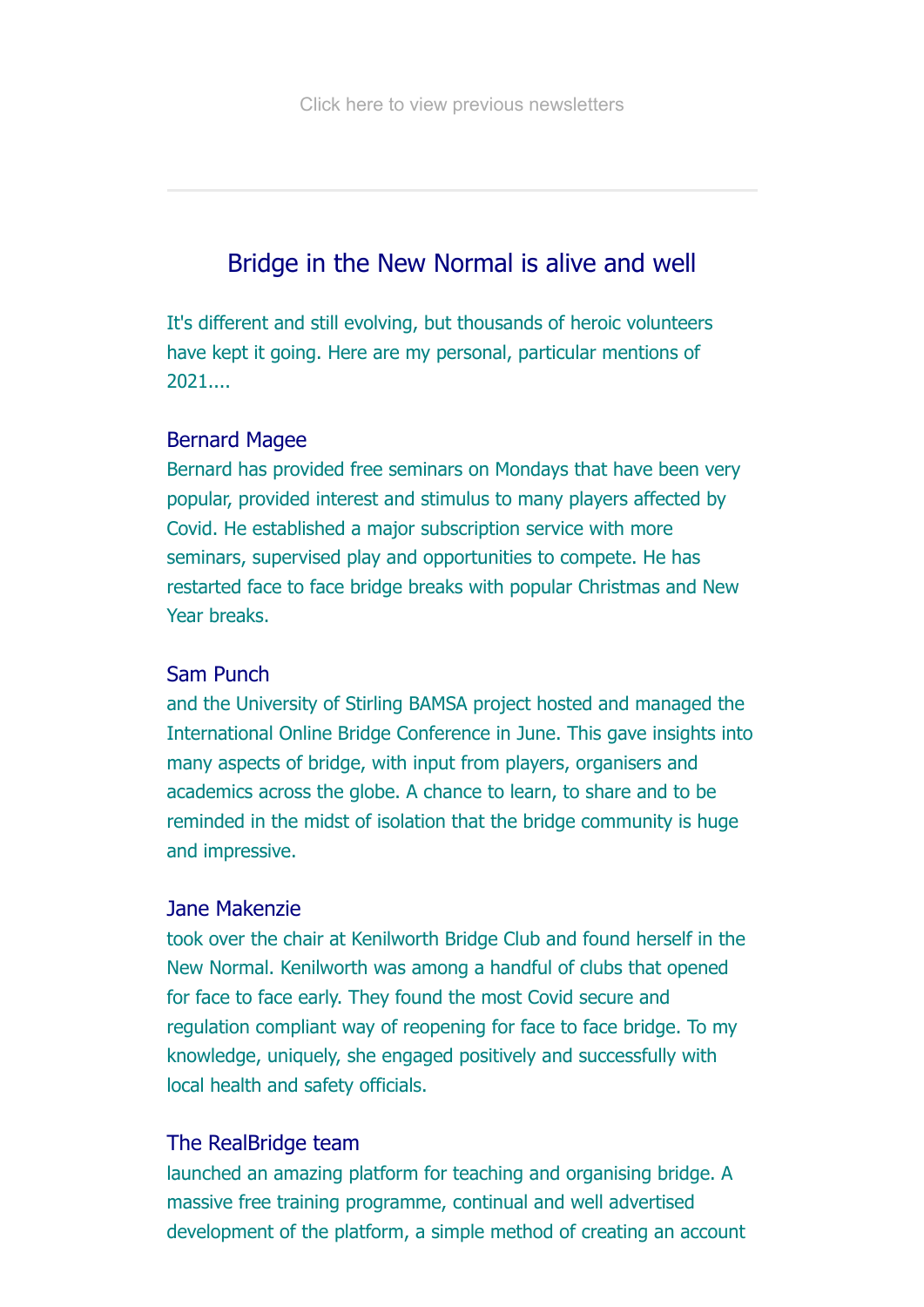and managing the costs and the sessions attracted bridge organisations, clubs and teachers from all over the globe.

## How are clubs doing?

Clubs and Face to Face

| Face to Face Sessions On Offer | 641        |
|--------------------------------|------------|
| Clubs Offering Face to Face    | <b>321</b> |

Club Statistics Update Mid January 2022

A few clubs have found the winter and the pandemic uncertainty cause to close face to face. Many are former hybrid clubs going to online only. Face to face only clubs seem more resolved to keep going but one or two have become dormant.

This chart represents the trends in a weekly snapshot of the offer from the clubs in the current sample, now 600, being monitored weekly.

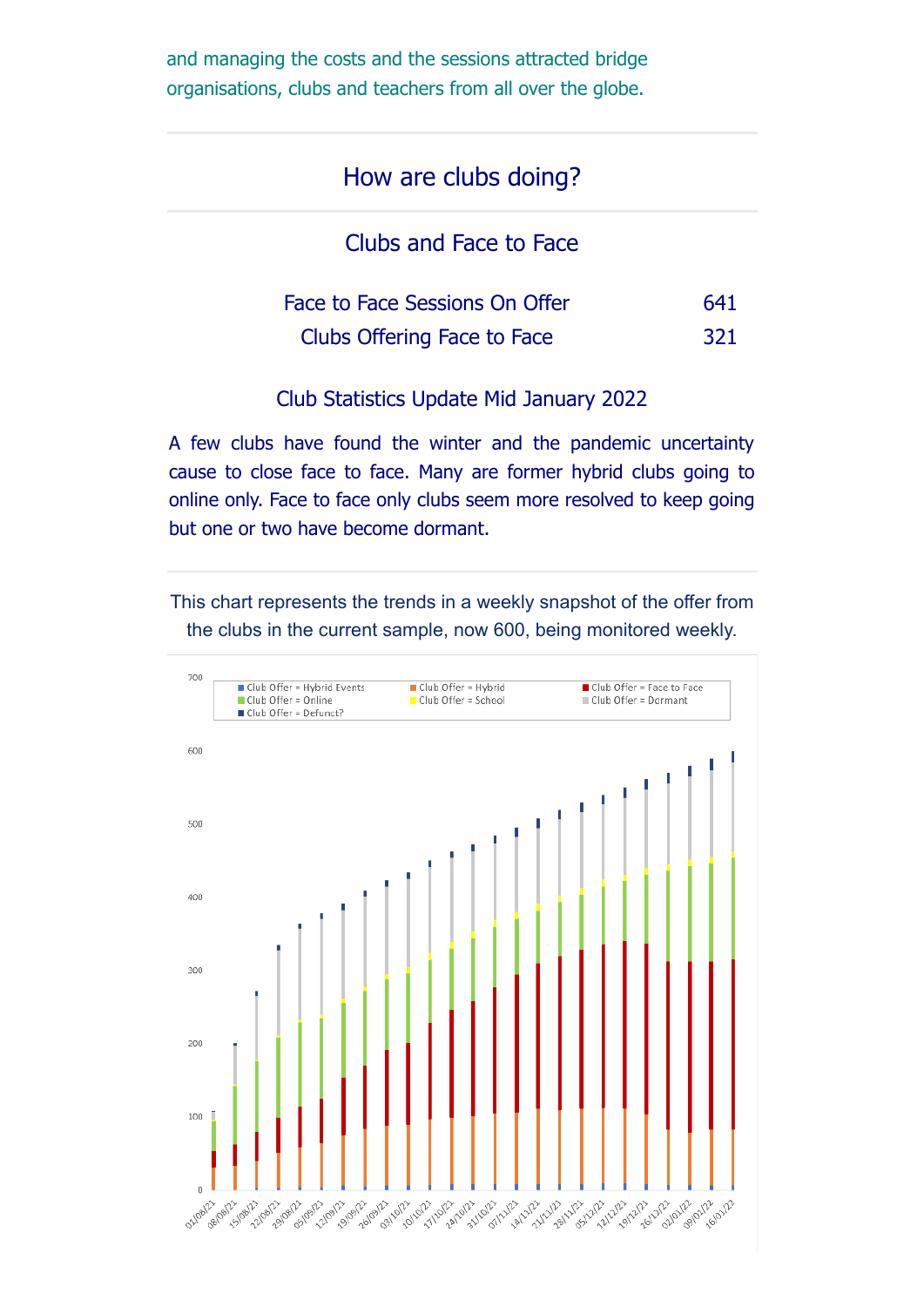There's much more information at the page below, typically updated once a week.

# **[BFP Club Statistics Page](https://rugbyvillagebridge.us16.list-manage.com/track/click?u=5ca90c1560213b9616359b892&id=a22824e09f&e=7736085cbd)**

## **Competition**

We all love the game, play it, teach it, organise it and promote it. Face to face bridge was impossible for a time, and still operates under limiting factors for an audience whose confidence in being with people is damaged.

Online has grown rapidly, adapted to new volumes of demand and changes in the style of competition and the needs of organisers. Both forms of the game are here to stay.

However, the harsh truth is that bridge suffered a set back in the pandemic. Perhaps, the clubs, the counties, the EBU and the online platforms themselves are competing for the same players.

What we all need is to bring new players to the game.

#### Stronger players

There are perhaps three thousand elite bridge players in England. These players are traditionally catered for national events organised by the EBU and events organised by the counties. The volunteers supporting the EBU and the counties mostly come from this group. his market segment represents about 10% of the usually active EBU membership (about 35,000). In usual times, out of the quoted 55,000 membership a substantial proportion have not played in the last twelve months. In these days the EBU has disclosed that only about 27,000 have played in EBU affiliated events.

This group, and their competitions, have taken well to online platforms, saving a great deal of travel. However, the ongoing concerns about online cheating also apply in this world. The EBU AGM at the end of November spent more than one hour, out of the three hours of its meeting on the disciplinary processes.

The EBU has chosen to alter the charging and the scope of online county competitions.

There are indications that stronger club players are more attracted to these events, and to day to day online competition supplied by the EBU.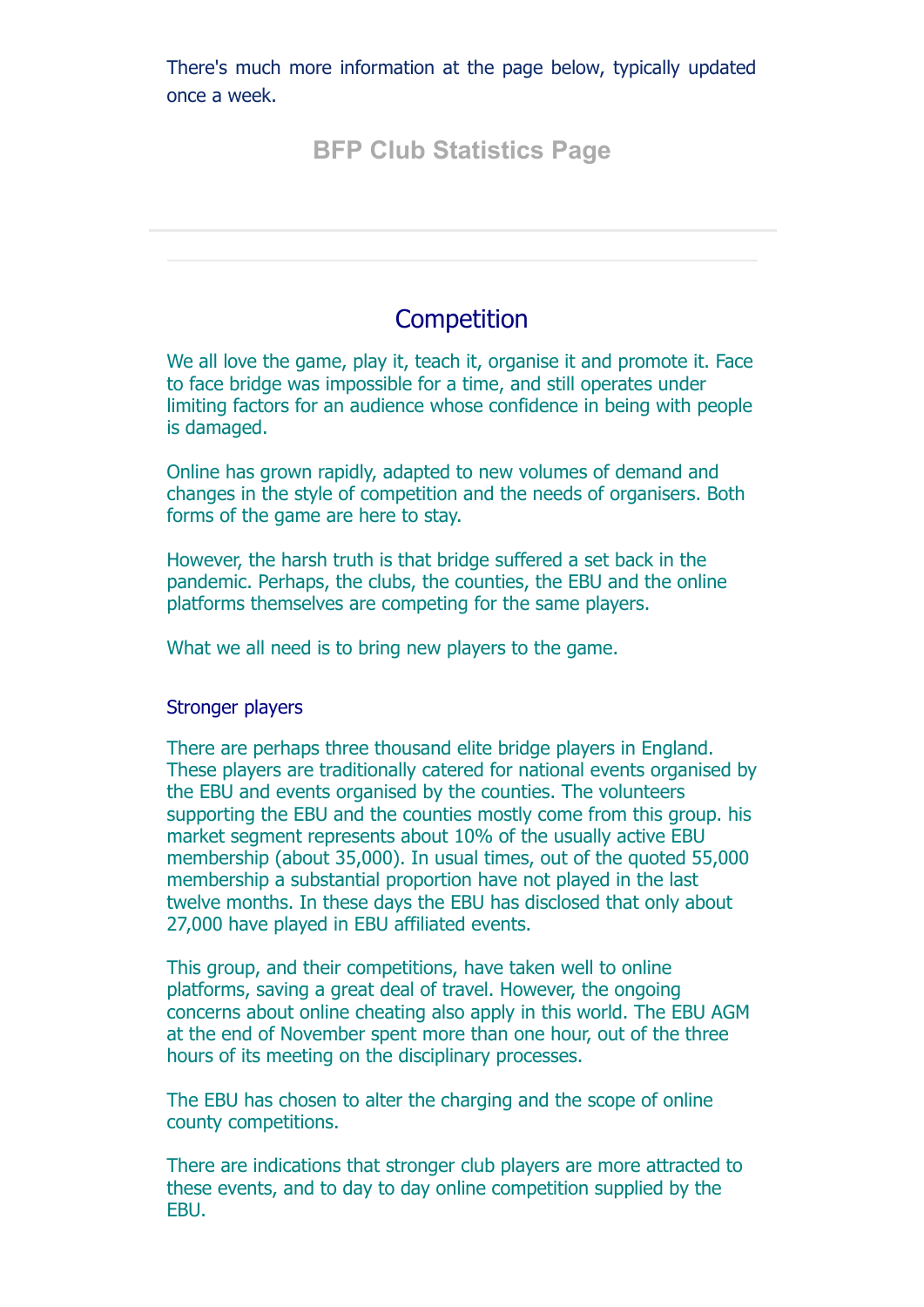### Club Players

Even in these times clubs provide over 1,000 sessions every week for the remaining majority of duplicate bridge players. Some clubs are run by proprietors, and there are a growing number of professionals available to clubs to run online, or help run face to face sessions. The majority of these sessions however are run by dedicated, determined, hard working and brave volunteers.

The EBU itself is under financial pressure, with an office block and a substantial staff to support. At the November AGM, the Universal Membership levy on each player in each session at an affiliated club was raised to 42p. A county levy is added to that.

Clubs are under financial pressure from smaller fields and higher costs.

At the AGM a possible alternative, raising the EBU levy on county events was discussed. In a forum of many county players, this was not supported. Cost savings were not mentioned. Government support of £110K was cited as keeping the EBU going last year. There is unlikely to be anything like this level of support this year. The impossibility of bridge without the EBU was proposed. This leaves a fundamental question. Are the clubs being asked to provide a fair part of EBU income? If clubs disaffiliate or close due to financial pressure, this will increase the pressure on the EBU.

The principle of different rates for online and face to sessions has been established. The EBU could materially assist club face to face activity by reducing the UM for club face to face events by 50%.

If you think that is a good idea, please let me know, but more importantly let your affiliated county shareholder know, and any EBU board directors, particularly Gayle Webb as club representative director.

## New Normal Zoom Conferences

The meetings are informal gatherings. They are intended to bring together a wide range of perspectives. They should allow constructive debate.

The proceedings are not secret and will be recorded and published widely.

|      | Zoom conferences took place on: |               |
|------|---------------------------------|---------------|
| 2020 | 16th September                  | 21st October  |
|      | 18th November                   | 16th December |
| 2021 | 20th January                    | 17th February |
|      | 17th March                      | 21st April    |
|      | 19th May                        | 16th June     |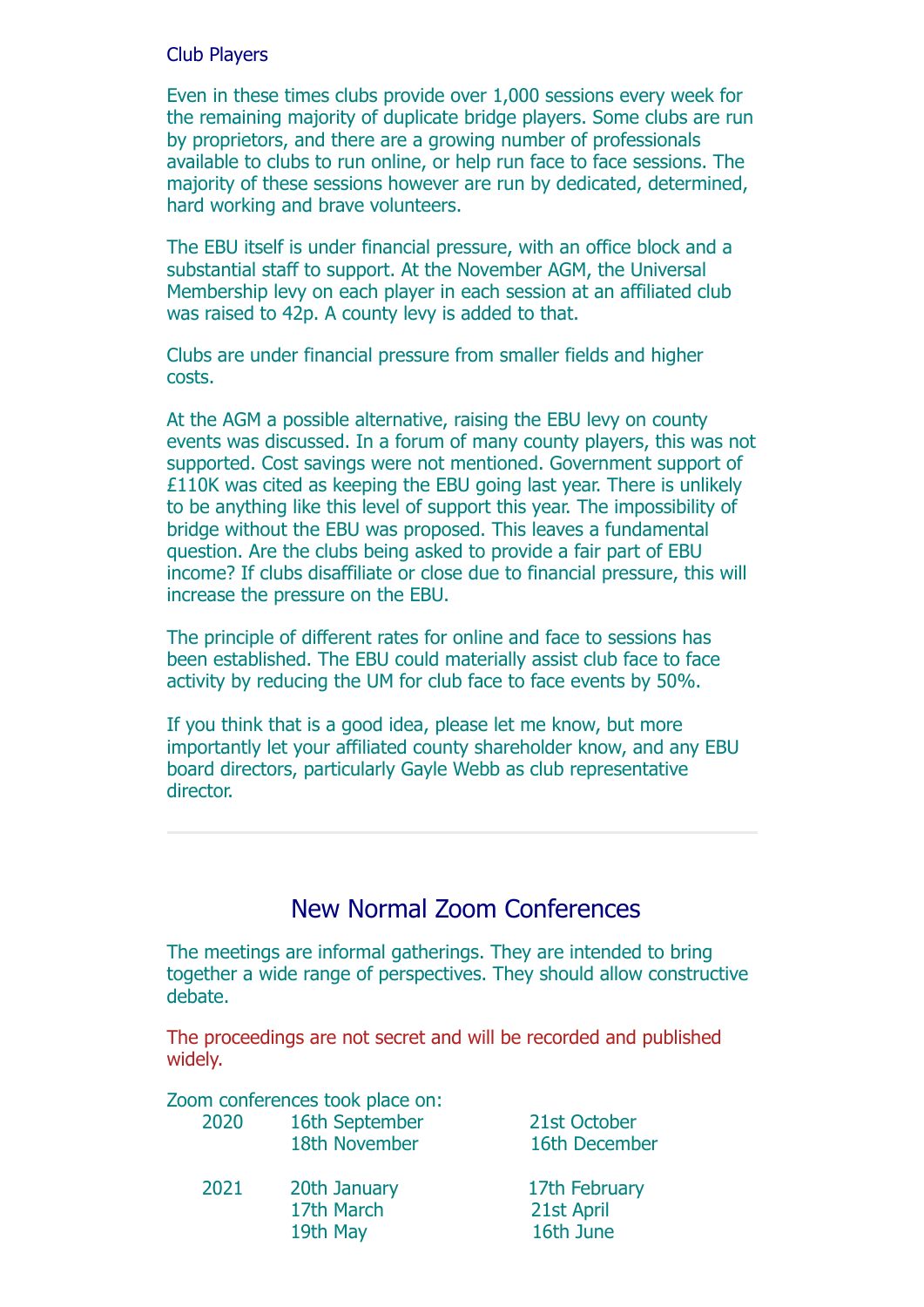| 21st July |                |
|-----------|----------------|
|           | 22nd September |
|           | 17th November  |

18th August 20th October

A link for the next Zoom conference is below:

Nicky Bainbridge is inviting you to a scheduled Zoom meeting. Topic: New Normal Zoom Meeting Time: Jan 19, 2022 02:00 PM London Join Zoom Meeting [https://us02web.zoom.us/j/87501620937?pwd=](https://rugbyvillagebridge.us16.list-manage.com/track/click?u=5ca90c1560213b9616359b892&id=2eb9699cc4&e=7736085cbd) N2J2Nkc2TDVuUTFZS1BaMXhhYVVuUT09 Meeting ID: 875 0162 0937 Passcode: 004597

### SAVE THE DATE NEXT MEETING Wednesday 16th February 2pm

[Zoom link for the next New Normal Bridge Zoom Conference](https://rugbyvillagebridge.us16.list-manage.com/track/click?u=5ca90c1560213b9616359b892&id=6042c1d998&e=7736085cbd)

#### New Normal Newsletter

This is issued once a month generally on the weekend before the third Wednesday. It is written and distributed on an entirely non profit basis, takes no advertising or commission.

Previous New Normal newsletters and a subscription form are available on the Bridge for Pleasure web site.

There is also information on playing Covid-secure bridge.

A freely available bridge teaching scheme with lesson plans, notes, deals, homework quizzes and answers is there for all.

[Bridge for Pleasure - Information Web Site](https://rugbyvillagebridge.us16.list-manage.com/track/click?u=5ca90c1560213b9616359b892&id=65bcd4acf0&e=7736085cbd)

Please foward the letter to anyone in the bridge world who might be interested. Anyone can subscribe using the link below,

### Subscribe/Unsubscribe

If you don't want to receive this newsletter, click "Unsubscribe" below. I am always keen on feedback, good or bad, so do tell me…

> *Copyright © 2022 Rugby Village Bridge, All rights reserved.* You are receiving this email because you opted in via our website.

> > **Our mailing address is:** Rugby Village Bridge